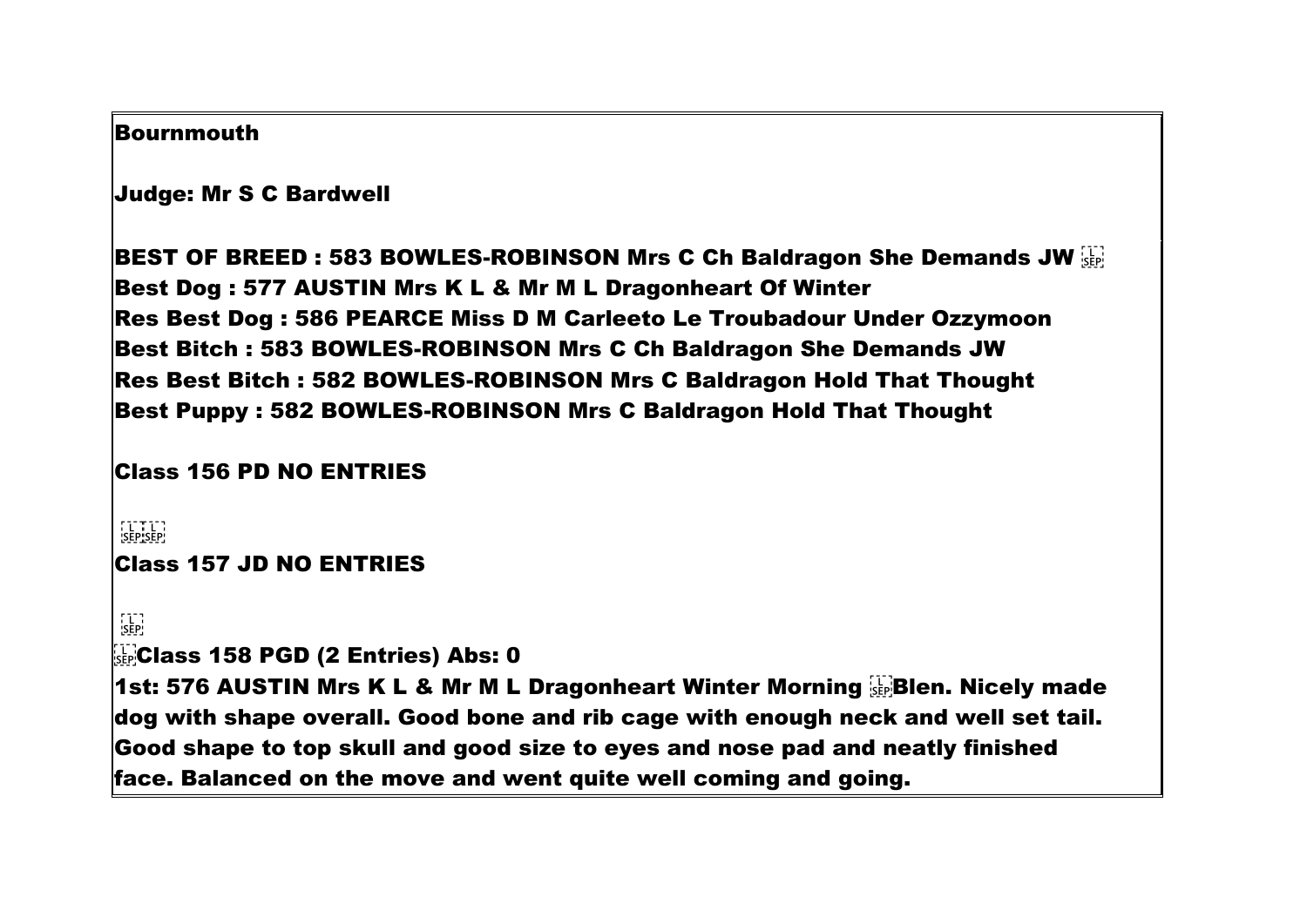**2nd: 575 AUSTIN Mrs K L & Mr M L Dragonheart Fall Breeze**  $\blacksquare$  **Tri** $_{\text{SEP}}^{\text{UL}}$  **Nice size to** head of good shape with low set ears well set large eyes and broad padded muzzle. Compact build over all but not the topline of 1st.

## Class 159 LD (1 Entries) Abs: 0

**1st: 577 AUSTIN Mrs K L & Mr M L Dragonheart Of Winter**  $\frac{177}{356}$  **Tri Well balanced shape** overall with good topline and nice angulation behind, moving very well going away and in profile. Nice size and shape to head with well set large eyes, large nose pad, low ear set and good padding.

## Class 160 OD (4 Entries) Abs: 1

1st: 586 PEARCE Miss D M Carleeto Le Troubadour Under Ozzymoon Blen. Well made body, if a little heavy set. Good topline and tail set and moved quite well coming and going. Good size to head with well placed large eyes and low set ears. **2nd: 579 AUSTIN Mrs K L & Mr M L Baldragon Hooray Henley Lovely dog.**  $\overline{w}$  nicely proportioned outline and expressive head with excellent eyes , low ear set good width of muzzle and large nose pad. Not moving as well as 1st, today 3rd: 578 AUSTIN Mrs K L & Mr M L Oh Dandy Boy Hero

Class 161 PB (2 Entries) Abs: 0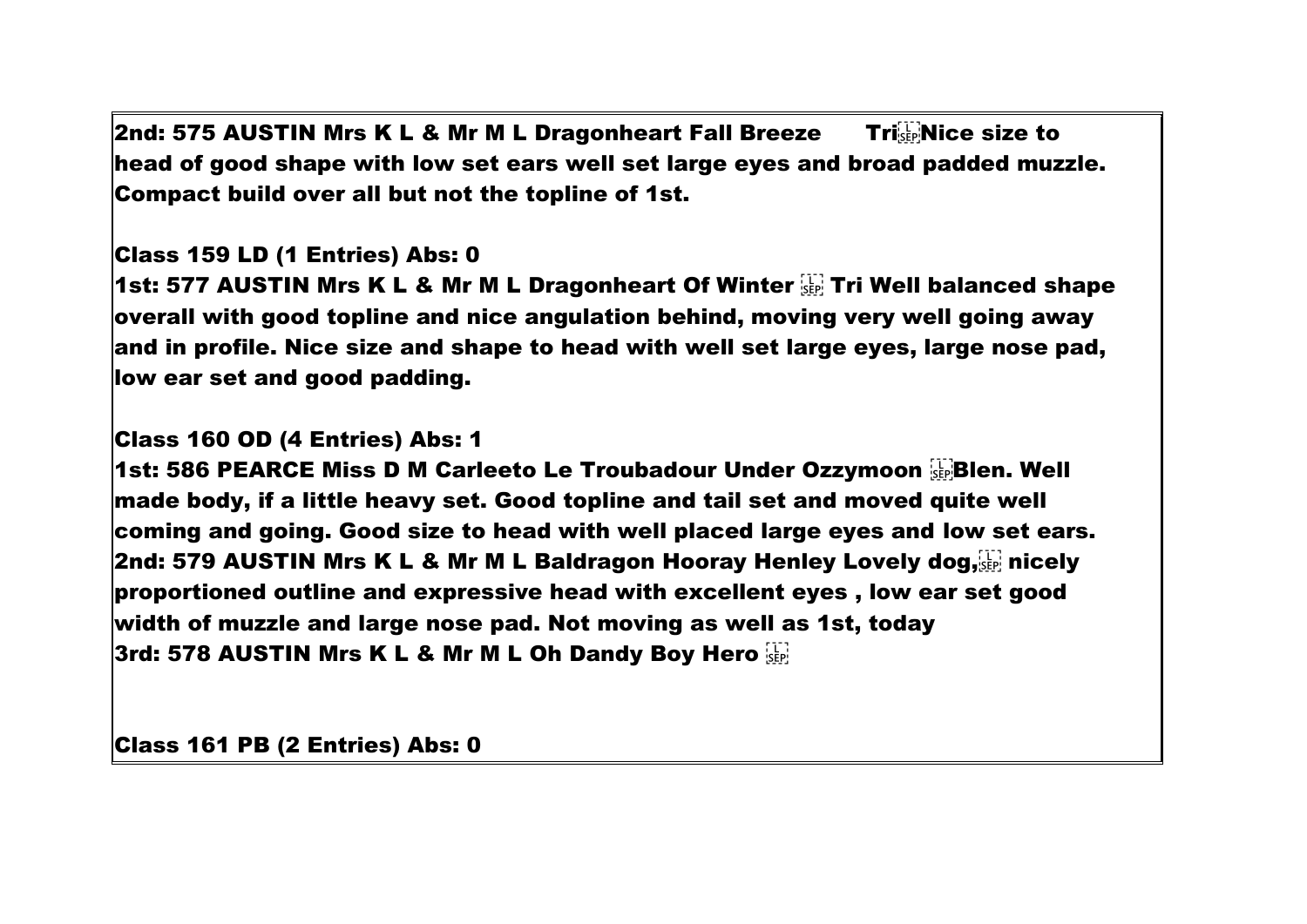1st: 582 BOWLES-ROBINSON Mrs C Baldragon Hold That Thought Lovely baby with good angulation, topline, neck and tail set. Sweet head and eyes shapely topskull well padded muzzle and nice lay back of large nose pad. Moved well both ways and in profile

**2nd: 581 AUSTIN, Mr & Mrs M & BAKER Miss E Cofton Dancing Though Life**  $\frac{17}{35}$ **Tri** Lovely puppy with pleasing head, eye and ear set nicely padded broad muzzle and neat finish to face but still to broaden a little in top skull. Good outline and build overall and moved well.

Class 162 JB (1 Entries) Abs: 0

**1st: 581 AUSTIN, Mr & Mrs M & BAKER Miss E Cofton Dancing Though Life Form** 

# Class 163 PGB (2 Entries) Abs: 0

1st: 580 AUSTIN Mrs K L & Mr M L Baldragon May Bea Baby Tri. Small bitch with a lovely outlook on life. Good size to head, expressive eyes good nose pad and chin and nicely finished face. Good neck,topline and tail set with a nicely balanced profile on the move.

**2nd: 584 JUNIPER Mrs C A Lewiscarol Lady In Red**  $\frac{1}{2}$ **. Ruby Nice head with good eye** set and finish to face but not matching expression of 1st for me. Well proportioned body with good topline and tail set, moved freely whilst not very animated.